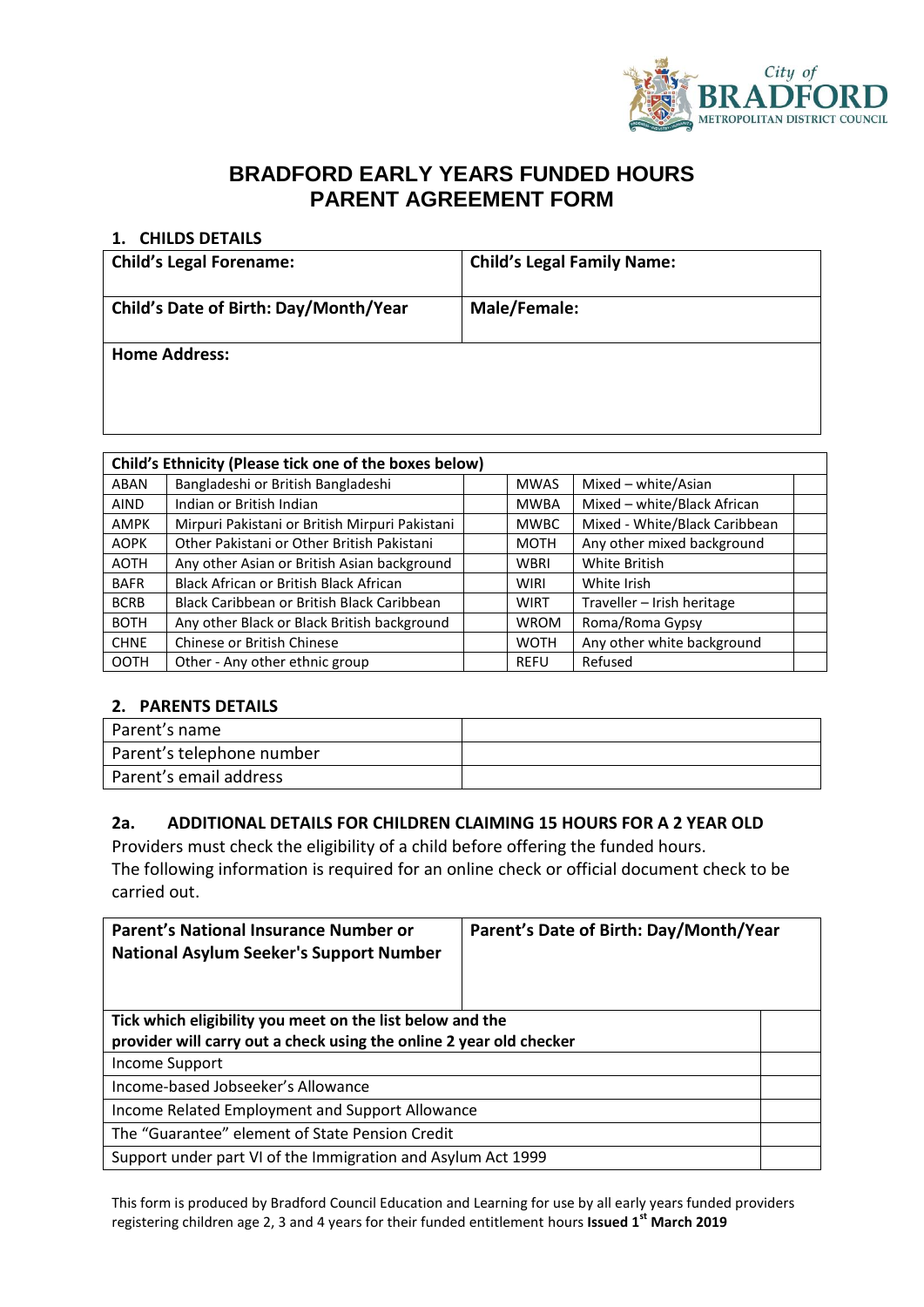| Child Tax Credit and/or Working Tax Credit and have an annual income no more than        |  |
|------------------------------------------------------------------------------------------|--|
| £16,190 as assessed by Her Majesty's Revenue and Customs                                 |  |
| Universal Credit and have an annual net earned income equivalent to and not exceeding    |  |
| £15,400, assessed on up to three of the parent's most recent Universal Credit assessment |  |
| periods                                                                                  |  |
| Tick which eligibility you meet on the list below and provide documentation to evidence  |  |
| your child meets the criteria                                                            |  |
| Child has a current statement of special educational needs (SEN) or an education, health |  |
| and care plan                                                                            |  |
| Child attracts the Disability Living Allowance                                           |  |
| Child who is looked after by the local council                                           |  |
| Child who has left care through special guardianship order, child arrangements order or  |  |
| adoption order                                                                           |  |

## **2b. ADDITIONAL DETAILS FOR CHILDREN ELIGIBLE FOR 30 HOURS**

Providers must check the eligibility code before offering the funded hours. The following information is required for an online check to be carried out. Bradford Council will also check the code is eligible for funding as part of the funding process.

| <b>Parent/carer National Insurance Number:</b>                     | Parent's Date of Birth: Day/Month/Year |  |  |
|--------------------------------------------------------------------|----------------------------------------|--|--|
| 30 hours HMRC eligibility code: 11 digit number (e.g. 50001234567) |                                        |  |  |

## **2c**. **EARLY YEARS PUPIL PREMIUM (EYPP)**

Providers can claim extra funding through the Early Years Pupil Premium to support children's development, learning and care. Bradford Council will inform your childcare provider if your child is eligible for EYPP based on you being in receipt of out-of-work benefits. However, children who are looked after or have left care through particular circumstances (adoption, special guardianship or a child arrangement order) please tick the relevant box below and provide your childcare provider with a copy of the relevant court order or a letter from your child's social worker:

| Looked After Child                        |  |
|-------------------------------------------|--|
| Left Care Through Adoption                |  |
| Left Care Through Special Guardianship    |  |
| Left Care through Child Arrangement order |  |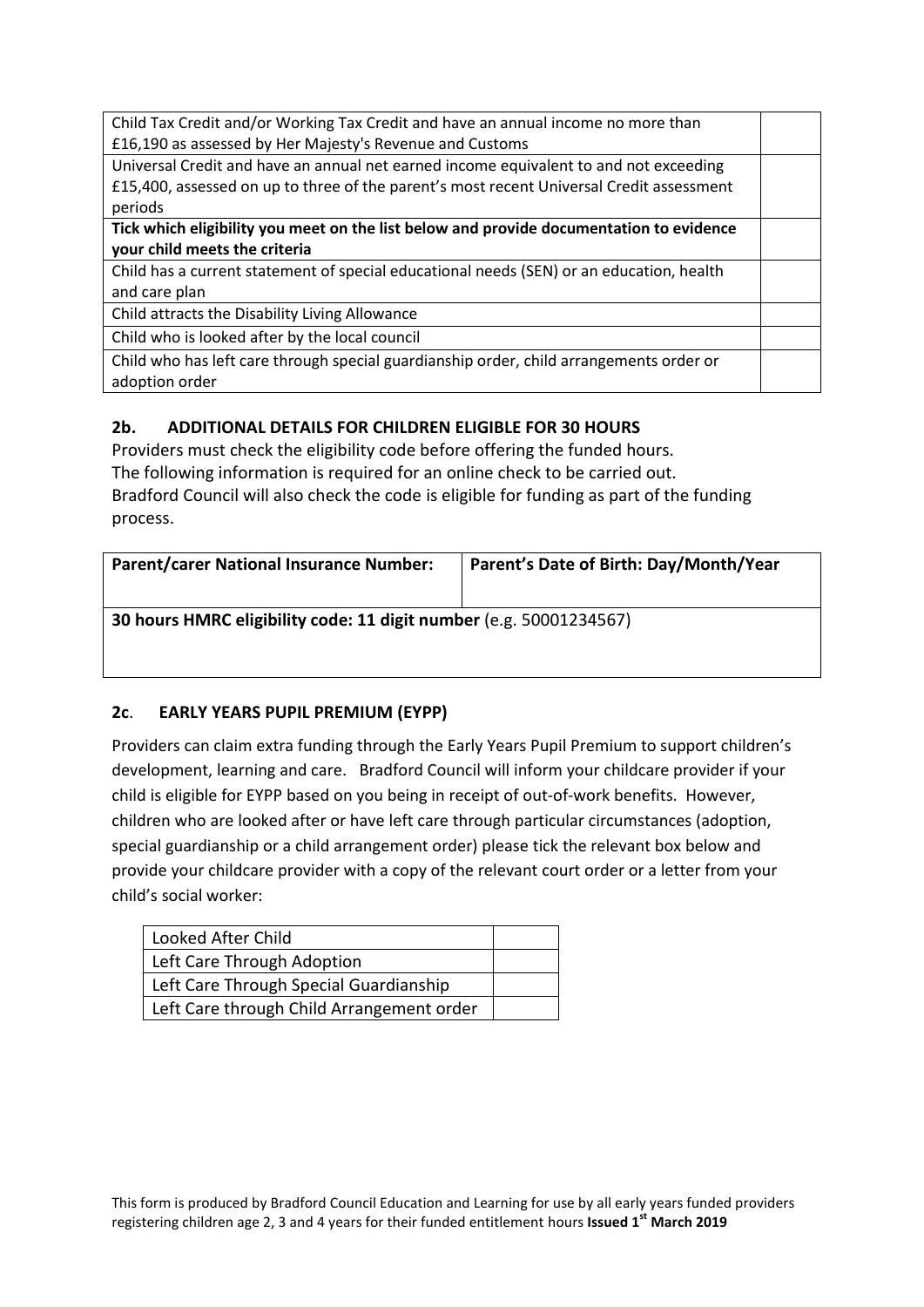#### **2d DISABILITY ACCESS FUND**

Parents of children who are in receipt of Disability Living Allowance DLA and are receiving their 3 and 4 year old funded entitlement can apply for the Disability Access Fund (DAF) to be paid to a provider. Disability Access Fund is paid to the child's early year provider as a fixed annual rate of £615. Funding can only be paid to one provider.

The funding aids access to early years places, it should help towards making reasonable adjustments and/or helping with building capacity, be that for your child, or for the benefit of children as a whole attending the setting.

If your child is in receipt of Disability Living Allowance please tick the relevant boxes below and ask your provider for information on how to make an application.

| My child has been awarded Disability Living Allowance                               |  |
|-------------------------------------------------------------------------------------|--|
| I intend making an application for funding to go to the provider named in this form |  |
| I do not intend making an application for funding to be paid to the provider named  |  |
| in this form                                                                        |  |

#### **3. SETTING AND ATTENDANCE DETAILS**

You need to agree and complete a Parent Agreement Form with each setting your child attends for their early years funded entitlement of 15 or 30 hours per week.

Your child can attend a maximum of two sites in a single day and if your child attends more than 1 setting Bradford Council will split the funding paid to each setting.

If you are eligible for 30 hours, 15hrs are universal hours and 15hrs are extended hours, you need to indicate in the table below where your universal and extended hours will be accessed. This is particularly important if you become ineligible for the extended hours as you would still be entitled to the Universal 15 hours.

| My child is attending the following<br>settings/providers:<br>Name all providers including<br>school nurseries | <b>Total number</b><br>of hours per<br>week | <b>Number of</b><br>weeks per<br>year the<br>hours will be<br>taken over<br>(e.g. 38, 45,<br>51) | <b>Number</b><br>οf<br><b>Universal</b><br>hours<br>per week | <b>Number</b><br>οf<br><b>Extended</b><br>hours per<br>week |
|----------------------------------------------------------------------------------------------------------------|---------------------------------------------|--------------------------------------------------------------------------------------------------|--------------------------------------------------------------|-------------------------------------------------------------|
|                                                                                                                |                                             |                                                                                                  |                                                              |                                                             |
|                                                                                                                |                                             |                                                                                                  |                                                              |                                                             |
|                                                                                                                |                                             |                                                                                                  |                                                              |                                                             |
|                                                                                                                |                                             |                                                                                                  |                                                              |                                                             |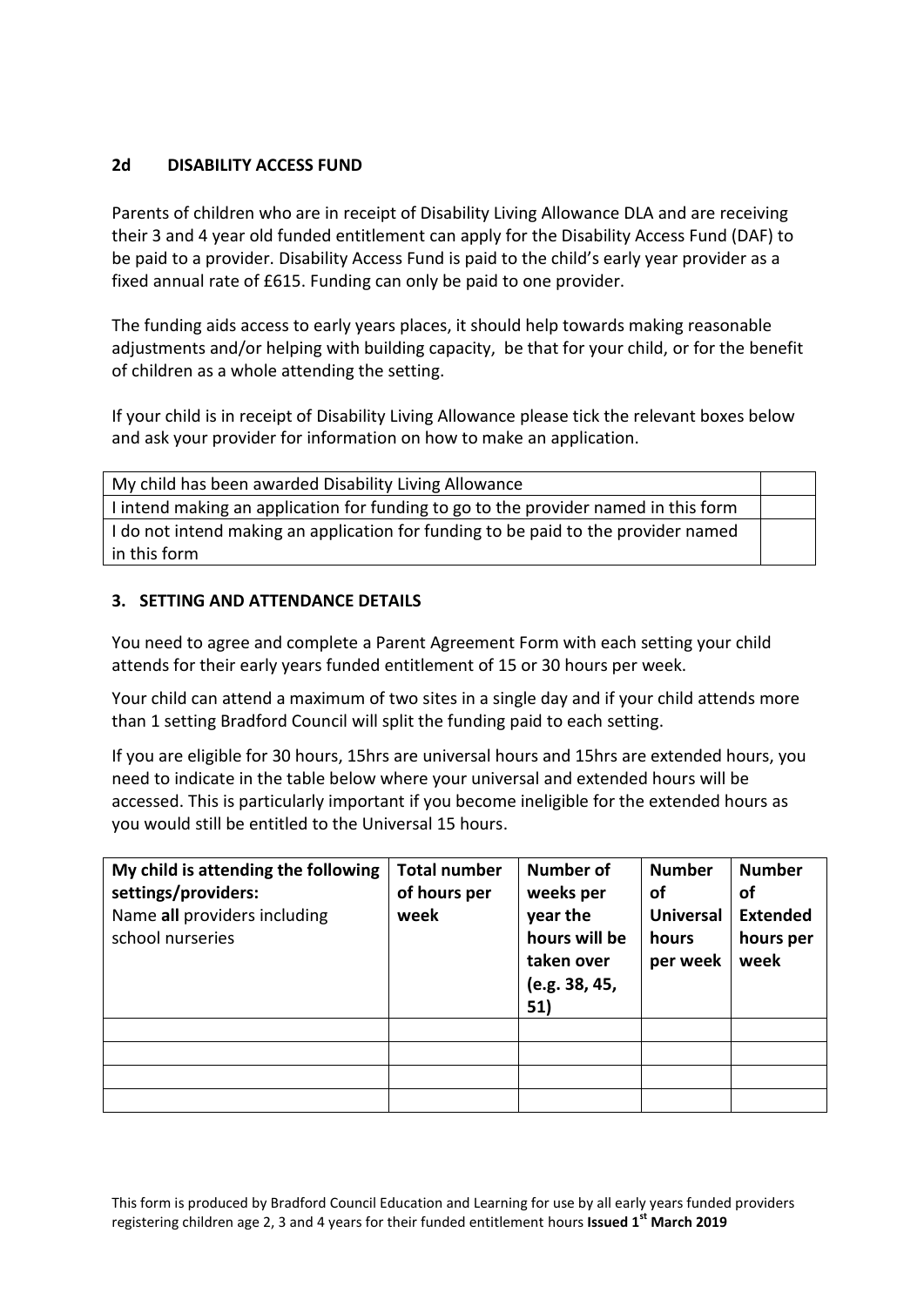## **4. PARENT/CARER/GUARDIAN WITH LEGAL RESPONSIBILITY DECLARATION**

| Declaration I (Name)<br><b>Authorise</b>                                                                                                                                                                                                                                                                                                  |  |  |  |
|-------------------------------------------------------------------------------------------------------------------------------------------------------------------------------------------------------------------------------------------------------------------------------------------------------------------------------------------|--|--|--|
| I agree the provider (name of provider)                                                                                                                                                                                                                                                                                                   |  |  |  |
| can claim early years funding as agreed in this agreement on behalf of my child                                                                                                                                                                                                                                                           |  |  |  |
| can verify my child's eligibility using Bradford Council's online checking systems and<br>official documents I have provided                                                                                                                                                                                                              |  |  |  |
| can share the information I have provided in this form and the eligibility evidence I<br>$\bullet$<br>have provided with Bradford Council and the Department for Education regarding my<br>child's eligibility for funded entitlement hours and their attendance at the provision                                                         |  |  |  |
| I confirm I<br>have seen the provider's privacy notice and I understand how my data is being used<br>and protected                                                                                                                                                                                                                        |  |  |  |
| understand I cannot access a place with a registered childminder if my child is a<br>$\bullet$<br>relative of the childminder (a 'relative, in relation to a child, means a grandparent,<br>aunt, uncle, brother or sister, whether of the full blood or half blood or by marriage or<br>civil partnership                                |  |  |  |
| understand if my child doesn't start on or before the census date I will not be eligible<br>$\bullet$<br>to receive funding until the start of the next term                                                                                                                                                                              |  |  |  |
| understand that if I register with a provider and my child starts attending, then I<br>$\bullet$<br>choose to leave prior to census date, the provider will not be able to claim the<br>funding for any hours my child has attended so far. This may result in the provider<br>billing me for the cost of the hours my child has attended |  |  |  |
| understand I cannot transfer my child's funded hours to another provider part way<br>through the funding period                                                                                                                                                                                                                           |  |  |  |
| have received information by the provider of any additional services available and<br>understand that the provider may charge me if I take up any additional services that<br>are beyond my child's entitlement hours                                                                                                                     |  |  |  |
| Parent name                                                                                                                                                                                                                                                                                                                               |  |  |  |
| Parent signature                                                                                                                                                                                                                                                                                                                          |  |  |  |

Date signed

This form is produced by Bradford Council Education and Learning for use by all early years funded providers registering children age 2, 3 and 4 years for their funded entitlement hours **Issued 1st March 2019**